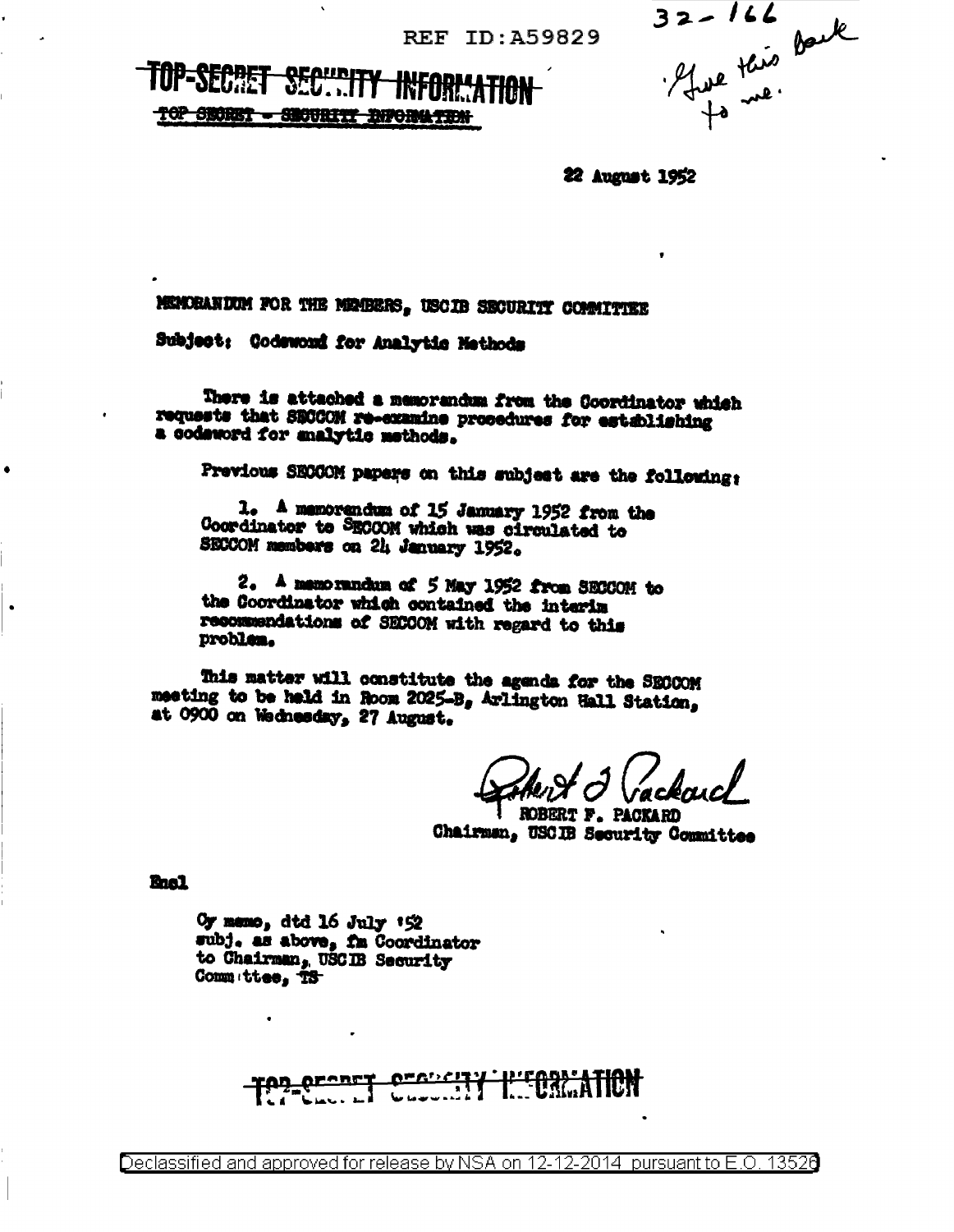**REF ID: A59829** 

WASHINGTON 25, D. C.

UG # 000263

16 July 1952

## <del>INFORTATION</del>

MENCRANIUM FOR THE CHAIRMAN, USCIB SECURITY COMMITTEE:

Subj set: Codeword for Analytic Methods.

1. In accordance with the recommendation contained in your memorantum of 5 My 1952, the Director, AFSA, has been afforded the opportunity to review the procedures which have been proposed for establishing a separate codeword for cryptenalytic methods. As a result of this review, a firm AFSA policy position has been established which is presented in the following paragraphs.

2. The AFSA position on this matter remains substantially the sam, as that forwarded for your consideration in my memorandum of 15 January 1952. In addition, the following comments resulted from DIRESSA's study of your memorandum of 5 May 1952;

- a. By the BRUSA Agreement, the basic definition of COMINT and of its two categories, special intelligence and traffic intelligence, relates to the end product. His. torically, this has been the case since the very first codeword was used. The intention was to require the intelligence so classified to be handled in such a way as to protect the source. In addition, the BRUSA Agreement stipulates that TOP SECRET codeword protection shall be accorded to techniques related to the end product in order to mininize the possible inference derivable about COMINT successes. However, the two fields of cryptanalytic method and COMINT results are, in general, quite separate, both as to material included and personnel involved. Therefore, the application of separate codewords to them is quite feasible. In the limited area of overlap, the convention could be that the product codeword alone would be used since its protection implies the protection of the source and thereby the method.
- b. The responsibility of the Director, AFSA, to maintain adequate security procedures within the COMSEC field is being fully discharged. The desire to establish a sepa-

## <u>-SECRET SEGURITY INFORMATION</u>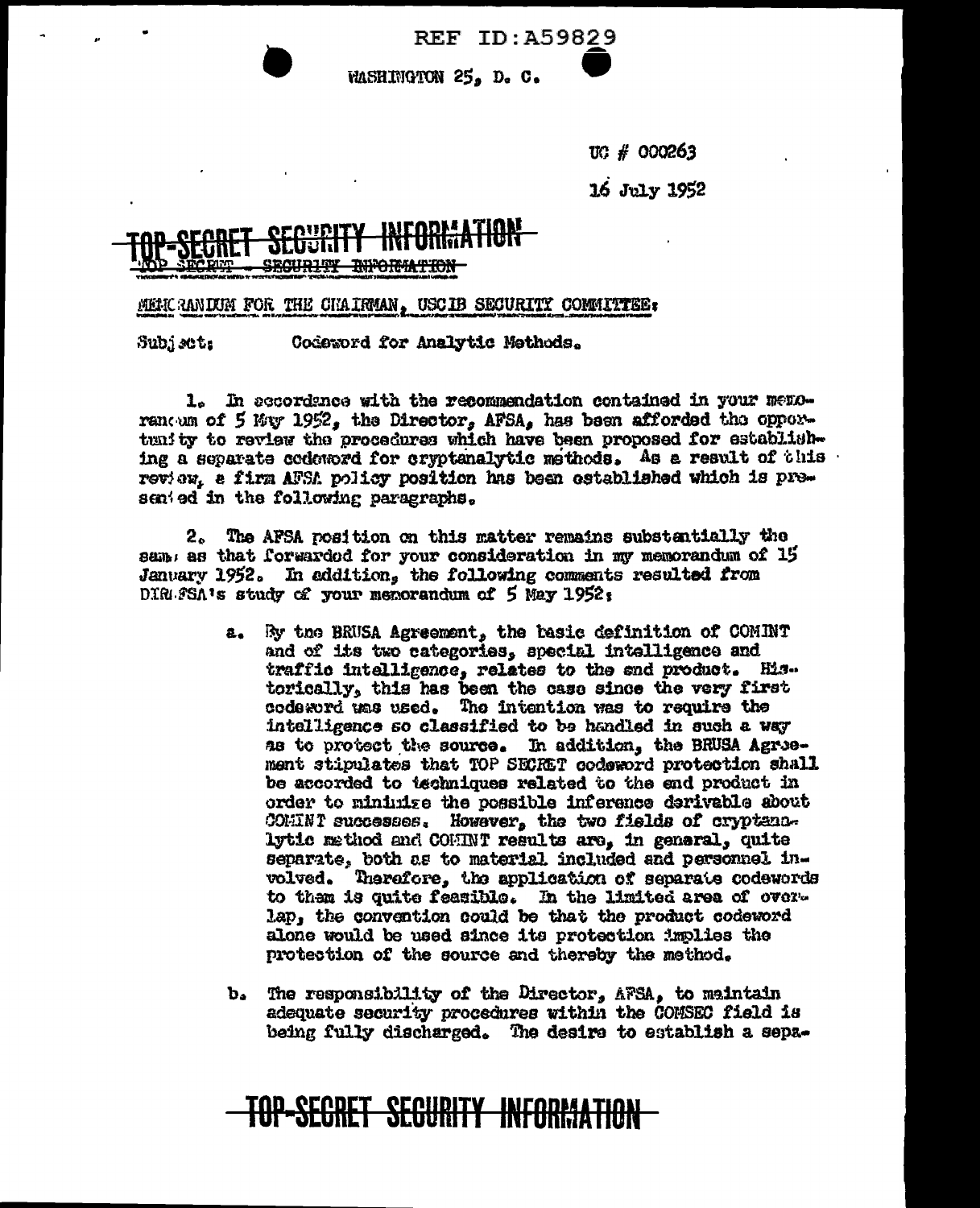

Subject:

Codeword for Analytic Methods.

rate methods codeword is meant to reinforce even further security procedures within a particular segment of the COMSEC field. In the light of this, the implication that a danger to the security of COMINT would arise if CONSEC methods were to be raised to the same category does not appear to be well founded. Since there is a much stricter limitation of COMSEC methods to the "need to know" principle, the danger to the security of COMINT by the establishment of a separate methods codeword is not evident. This is further substantiated by the fact that there are virtually no consumers of this material outside of AFSA and, consequently, compromise is unlikely since there is little or no dissemination in any form.

3. At the recent U.S/U.K. Communication Security Conference, this subjuct was discussed with members of the London Cypher Policy Board. The · opin that were expressed on this matter were as follows:

- The U.K. representatives stated that, in their opinion,  $\mathbf{a}_\bullet$ a single codeword for documents containing methods and techniques, as distinguished from the codeword for documents containing only the end products of COMINT operations, would result in greater protection for the COMMT end products. This opinion was based on the fact that a fair number of people who would require indoctrination for the methods codeword would no longer require indoctrination for the end product codeword.
- $\mathbf{b}_{\alpha}$ The U.S. representatives felt that the provision of a separate codeword would result in increased security for cryptanalytic methods and techniques. Material of considerable cryptaralytic importance, currently unprotected by codeword, could, under the proposal, be distributed with a greater measure of security than is now possible.
- c. Both the U.S. and U.K. representatives agreed that the proposed division would simplify the problem of indoctrination. In one case, it would be unnecessary to divulge the content or nature of the COMINT and product to persons concerned only with methods and techniques. The corollary of this would follow with respect to the indoctrination of those concerned only with the possession and evaluation of the COMINT end product.

TOP-SECRET SECURITY INFORMATION